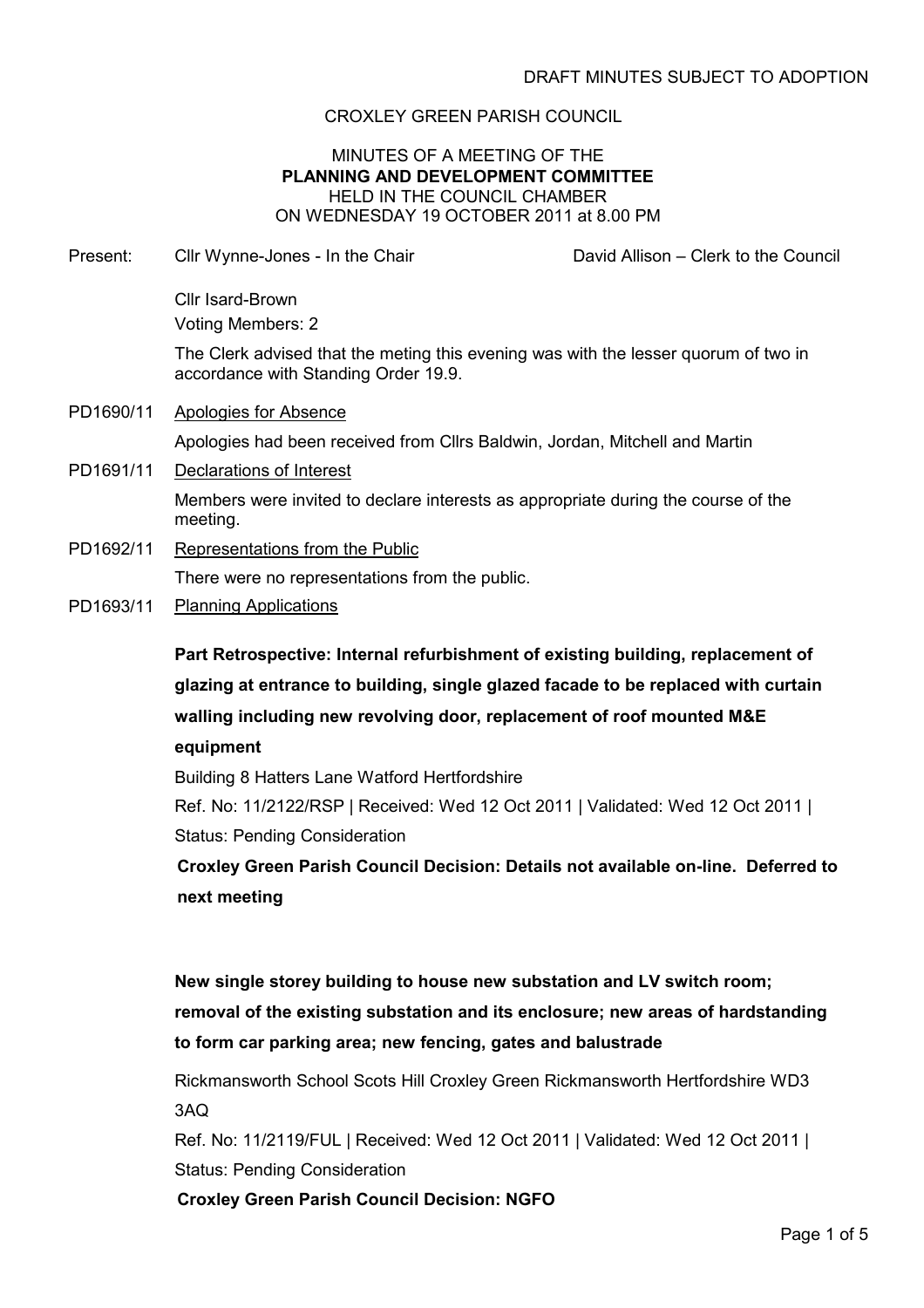### Single storey rear extension

20 Valley Walk Croxley Green Rickmansworth WD3 3SY Ref. No: 11/2068/FUL | Received: Thu 06 Oct 2011 | Validated: Mon 10 Oct 2011 | Status: Pending Consideration Croxley Green Parish Council Decision: NGFO

# Change of Use of ground floor from retail (Class A1) to chiropractor's place (Class D1)

41 Baldwins Lane Croxley Green Rickmansworth Hertfordshire WD3 3LS Ref. No: 11/2067/FUL | Received: Thu 06 Oct 2011 | Validated: Wed 12 Oct 2011 | Status: Pending Consideration

Croxley Green Parish Council Decision: NGFO

## Single storey rear extension

43 New Road Croxley Green Rickmansworth Hertfordshire WD3 3EN Ref. No: 11/1930/FUL | Received: Wed 14 Sep 2011 | Validated: Mon 10 Oct 2011 | Status: Pending Consideration Croxley Green Parish Council Decision: NGFO

Herts County Council Application (Regulation 3): Temporary relocation of existing one single and one double mobile to allow installation of a new 9 bay modular triple classroom unit. Removal of existing double mobile and single mobile classroom units on completion of works

Little Green Junior Mixed Infants School Lincoln Drive Croxley Green Rickmansworth Hertfordshire WD3 3NJ

Ref. No: 11/2066/HCR3| Received: 04 Oct 2011| Status: Pending Consideration Croxley Green Parish Council Decision: NGFO

## Certificates of Lawfulness, Discharge of Conditions and Non-Material Amendments to planning applications – for Members information only:

# Discharge of Condition 10 persuant to planning permission 11/1305/FUL and Condition 6 persuant to Conservation Area Consent 11/1306/CAC

Little Gillions The Green Croxley Green Rickmansworth Hertfordshire WD3 3HY Ref. No: 11/2052/DIS | Received: Fri 30 Sep 2011 | Validated: Fri 30 Sep 2011 | Status: Pending Consideration

Croxley Green Parish Council Decision: Noted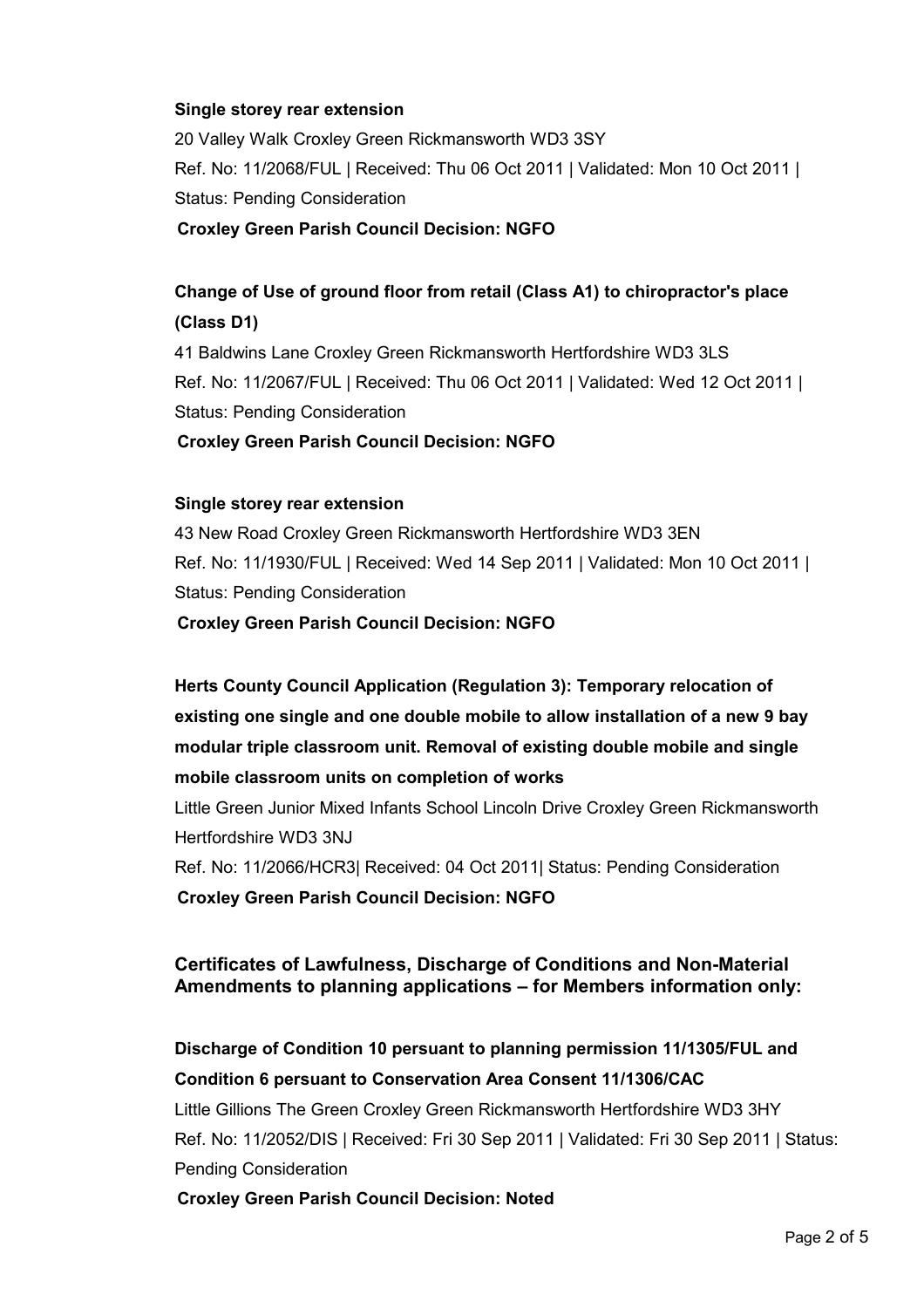# PD1694/11 Recent Decisions by Three Rivers District Council

## APPROVED

| <b>Reference No:</b><br><b>Address:</b> | 11/1654/FUL<br>41 Winton Crescent Croxley Green Rickmansworth                                                                                                                                                                                                                                                                                              |
|-----------------------------------------|------------------------------------------------------------------------------------------------------------------------------------------------------------------------------------------------------------------------------------------------------------------------------------------------------------------------------------------------------------|
| <b>Application:</b>                     | Extensions at ground level to create a sunroom and a utility room.<br>Extension at roof level to convert attic to habitable space with rear<br>dormer window.                                                                                                                                                                                              |
| <b>CGPC Decision:</b>                   | <b>NGFO</b>                                                                                                                                                                                                                                                                                                                                                |
| <b>TRDC Decision:</b>                   | Approved                                                                                                                                                                                                                                                                                                                                                   |
| <b>Reference No:</b>                    | 11/1666/RSP                                                                                                                                                                                                                                                                                                                                                |
| <b>Address:</b>                         | 42 Barton Way Croxley Green Rickmansworth                                                                                                                                                                                                                                                                                                                  |
| <b>Application:</b>                     | Part Retrospective: Front porch extension                                                                                                                                                                                                                                                                                                                  |
| <b>CGPC Decision:</b>                   | NGFO subject to a precedent not being set regarding exceeding<br>the front building line.                                                                                                                                                                                                                                                                  |
| <b>TRDC Decision:</b>                   | Approved                                                                                                                                                                                                                                                                                                                                                   |
| <b>Reference No:</b>                    | 11/1752/FUL                                                                                                                                                                                                                                                                                                                                                |
| <b>Address:</b>                         | 29 Lewes Way Croxley Green Rickmansworth                                                                                                                                                                                                                                                                                                                   |
| <b>Application:</b>                     | Proposed single storey rear extension with sliding doors and<br>rooflights & alteration to landscaping & garden.                                                                                                                                                                                                                                           |
| <b>CGPC Decision:</b>                   | <b>NGFO</b>                                                                                                                                                                                                                                                                                                                                                |
| <b>TRDC Decision:</b>                   | Approved                                                                                                                                                                                                                                                                                                                                                   |
| <b>Reference No:</b>                    | 11/1771/FUL                                                                                                                                                                                                                                                                                                                                                |
| <b>Address:</b>                         | 57 Copthorne Road Croxley Green Rickmansworth                                                                                                                                                                                                                                                                                                              |
| <b>Application:</b>                     | Renewal of extant planning permission 08/1365/FUL dated 1st<br>September 2008 - Single storey front garage extension, single<br>storey infill extension to front elevation, changes to fenestration<br>and front door details on front elevation. Raise in roof level to<br>create loft conversion with two dormer windows to rear and three<br>rooflights |
| <b>CGPC Decision:</b>                   | <b>NGFO</b>                                                                                                                                                                                                                                                                                                                                                |
| <b>TRDC Decision:</b>                   | Approved                                                                                                                                                                                                                                                                                                                                                   |
| <b>Reference No:</b>                    | 11/1772/FUL                                                                                                                                                                                                                                                                                                                                                |
| <b>Address:</b>                         | 57 Copthorne Road Croxley Green Rickmansworth                                                                                                                                                                                                                                                                                                              |
| <b>Application:</b>                     | Renewal of extant planning permission 09/0111/FUL dated 24th<br>March 2009 - Proposed alterations to the existing pool area to<br>create a pool complex with alterations to land levels                                                                                                                                                                    |
| <b>CGPC Decision:</b>                   | <b>NGFO</b>                                                                                                                                                                                                                                                                                                                                                |
| <b>TRDC Decision:</b>                   | Approved                                                                                                                                                                                                                                                                                                                                                   |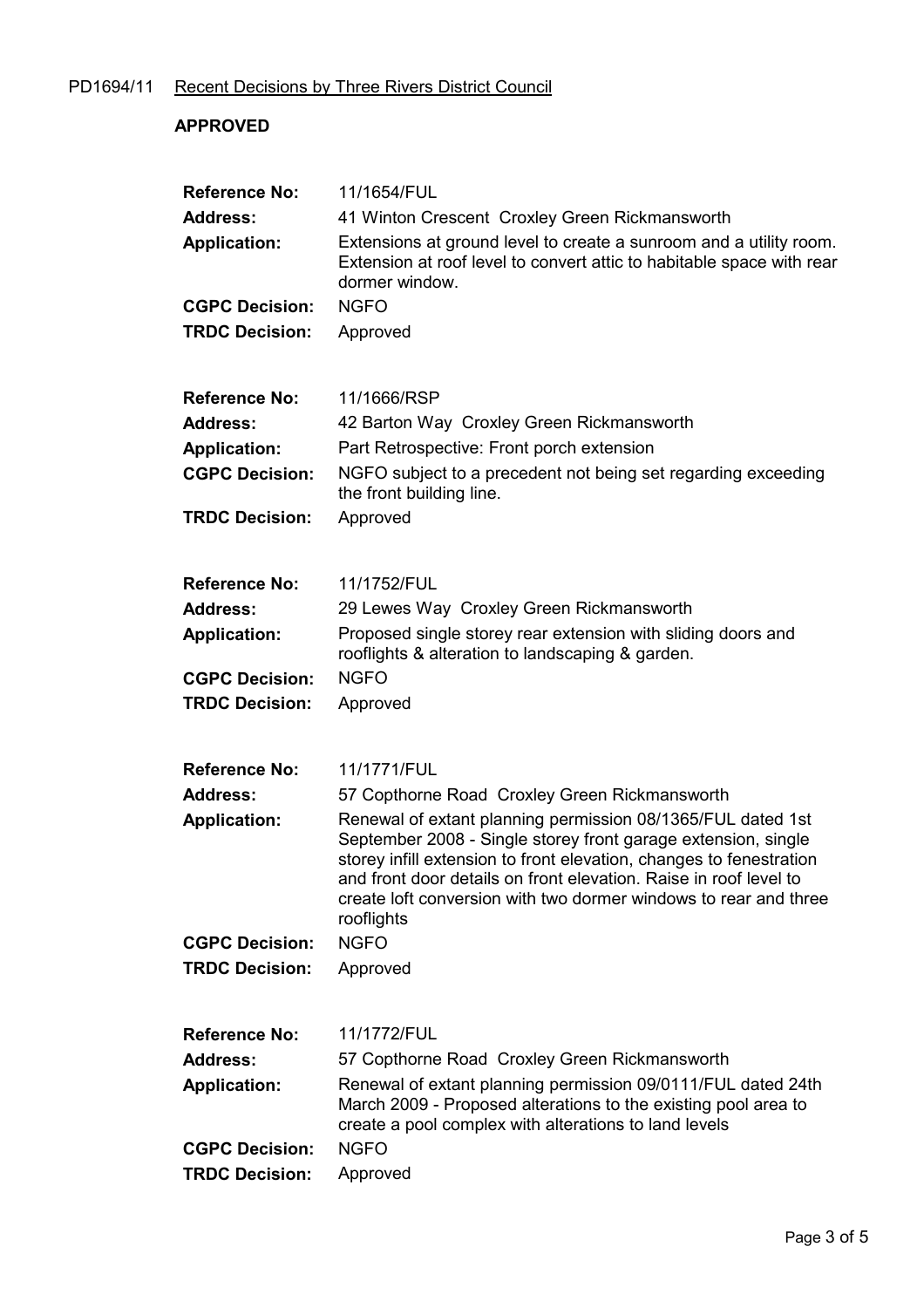| <b>Reference No:</b><br><b>Address:</b><br><b>Application:</b><br><b>CGPC Decision:</b><br><b>TRDC Decision:</b> | 11/1782/FUL<br>4 Scots Hill Croxley Green Rickmansworth<br>New shop front windows and doors with refurbished signs<br><b>NGFO</b><br>Approved               |
|------------------------------------------------------------------------------------------------------------------|-------------------------------------------------------------------------------------------------------------------------------------------------------------|
| <b>Application:</b>                                                                                              | Removal of existing concrete structure garage and construction of<br>new garage                                                                             |
| <b>Address:</b><br><b>Reference No:</b><br><b>CGPC Decision:</b><br><b>TRDC Decision:</b>                        | 213 New Road Croxley Green Rickmansworth<br>11/1803/FUL<br><b>NGFO</b><br>Approved                                                                          |
| <b>Application:</b><br><b>Address:</b><br><b>Reference No:</b><br><b>CGPC Decision:</b><br><b>TRDC Decision:</b> | Single storey rear extension<br>April Cottage 309 New Road Croxley Green<br>11/1850/FUL<br><b>NGFO</b><br>Approved                                          |
| <b>Application:</b>                                                                                              | Two storey and single storey side and rear extensions, new<br>window and 2 new rooflights over kitchen, access from garden to<br>public footpath re-located |
| <b>Address:</b>                                                                                                  | 35 New Road Croxley Green Rickmansworth                                                                                                                     |
| <b>Reference No:</b>                                                                                             | 11/1869/FUL                                                                                                                                                 |
| <b>CGPC Decision:</b><br><b>TRDC Decision:</b>                                                                   | <b>NGFO</b><br>Approved                                                                                                                                     |
| <b>REFUSED</b>                                                                                                   |                                                                                                                                                             |
| Daforonce No: .                                                                                                  | $11/1765$ [ $\Box$ ]                                                                                                                                        |

| <b>Reference No:</b>  | 11/1765/FUL                                                                                                                                                                                                                                                                                                                                                                                                                                                                                                                                                                                                                                                                                                                                                                                                                                                                |
|-----------------------|----------------------------------------------------------------------------------------------------------------------------------------------------------------------------------------------------------------------------------------------------------------------------------------------------------------------------------------------------------------------------------------------------------------------------------------------------------------------------------------------------------------------------------------------------------------------------------------------------------------------------------------------------------------------------------------------------------------------------------------------------------------------------------------------------------------------------------------------------------------------------|
| <b>Address:</b>       | Elmcote House The Green Croxley Green                                                                                                                                                                                                                                                                                                                                                                                                                                                                                                                                                                                                                                                                                                                                                                                                                                      |
| <b>Application:</b>   | Proposed redevelopment of site for a residential development of 6<br>flats, parking and amenity space.                                                                                                                                                                                                                                                                                                                                                                                                                                                                                                                                                                                                                                                                                                                                                                     |
| <b>CGPC Decision:</b> | OBJECT on the following grounds:- 1. The proposed development<br>fails to comply with policies that provide protection from 'backland'<br>development and failure to preserve or enhance the character<br>and appearance of the conservation area; 2. The proposed<br>development is out of character with the street scene by the<br>provision of a multi-occupancy building in an area of single<br>occupancy property; 3. The first and second floor windows on the<br>northern and southern elevations and proposed balconies, by<br>reason of siting, design and layout would result in the overlooking<br>and unacceptable loss of privacy and amenity to the occupiers of<br>Green Lane and Elmcote Way; 4. The development has<br>inadequate narrow vehicular access/egress (single vehicle width)<br>and would not be suitable for the increase in traffic volume |